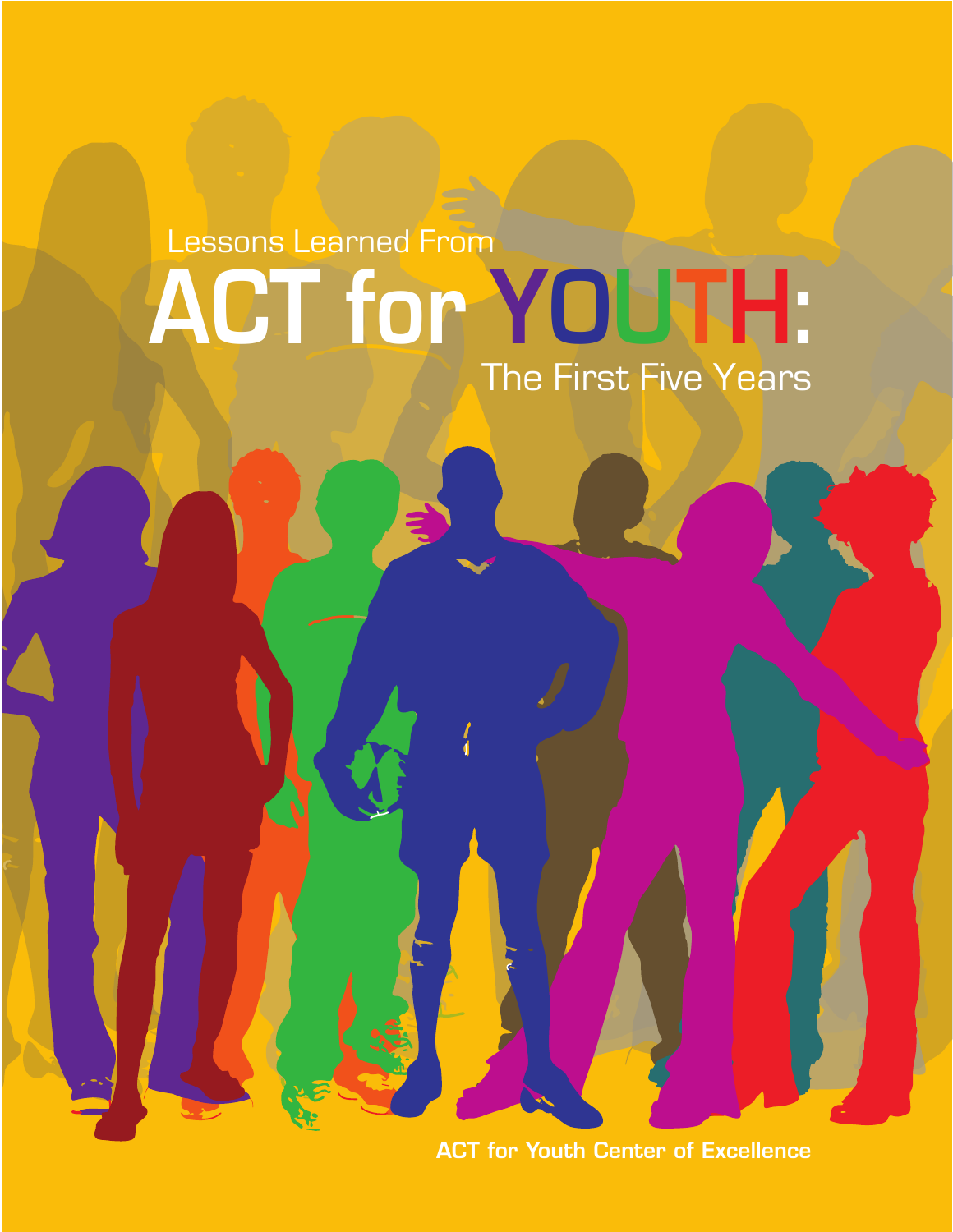

### About ACT for Youth

In the late 1990s, the New York State Department of Health began a critical examination of its youth-serving programs and the approaches they exemplified in communities across the state. Drawing on lessons learned from categorical risk-reduction approaches, the Department considered new ways to foster optimum health and well-being for New York State youth. Two principal themes emerged:

- The most effective youth-serving programs take a positive approach to youth, promoting strengths and potential rather than focusing primarily on risky behaviors.
- In order to reach all youth and achieve long-term change, there must be an extensive shift in consciousness at all levels of government and in all community sectors; a transformation in the way adults view and interact with youth.

Building on these principles, the Department of Health collaborated with Partners for Children, a public and private sector alliance, to design and launch a new youth development initiative. Through eleven community partnerships supported by two Centers of Excellence, Assets Coming Together (ACT) for Youth seeks to infuse the youth development approach into communities across New York State. The success of initial efforts motivated renewed commitment, and a second five-year round began in July 2006.

### About This Report

This report describes how ACT for Youth unfolded over the first five years, capturing individual experiences and identifying common themes and lessons learned across the community partnerships. It is intended to be of value to communities interested in implementing similar efforts, and to contribute to the knowledge base regarding best practices in youth development. Material from this report is drawn from Findings from ACT for Youth: 2000 – 2006, a publication of the ACT for Youth Centers of Excellence.

### Acknowledgements

Thank you to the New York State Department of Health for their vision, leadership, and support of this innovative initiative, recognizing that our children and youth are truly New York's greatest resource.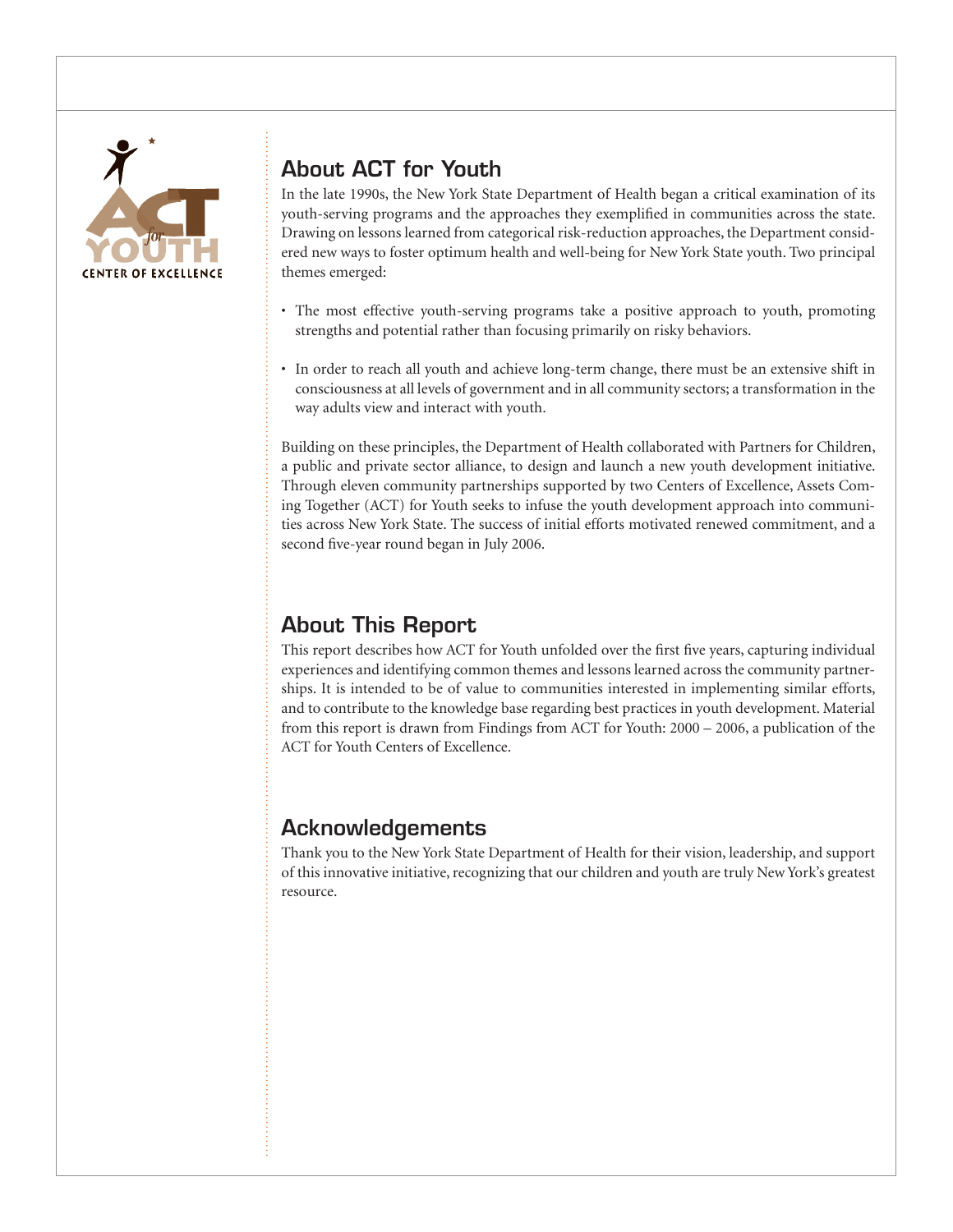# Lessons Learned from ACT FOR YOUTH:

The First Five Years

ACT for Youth Center of Excellence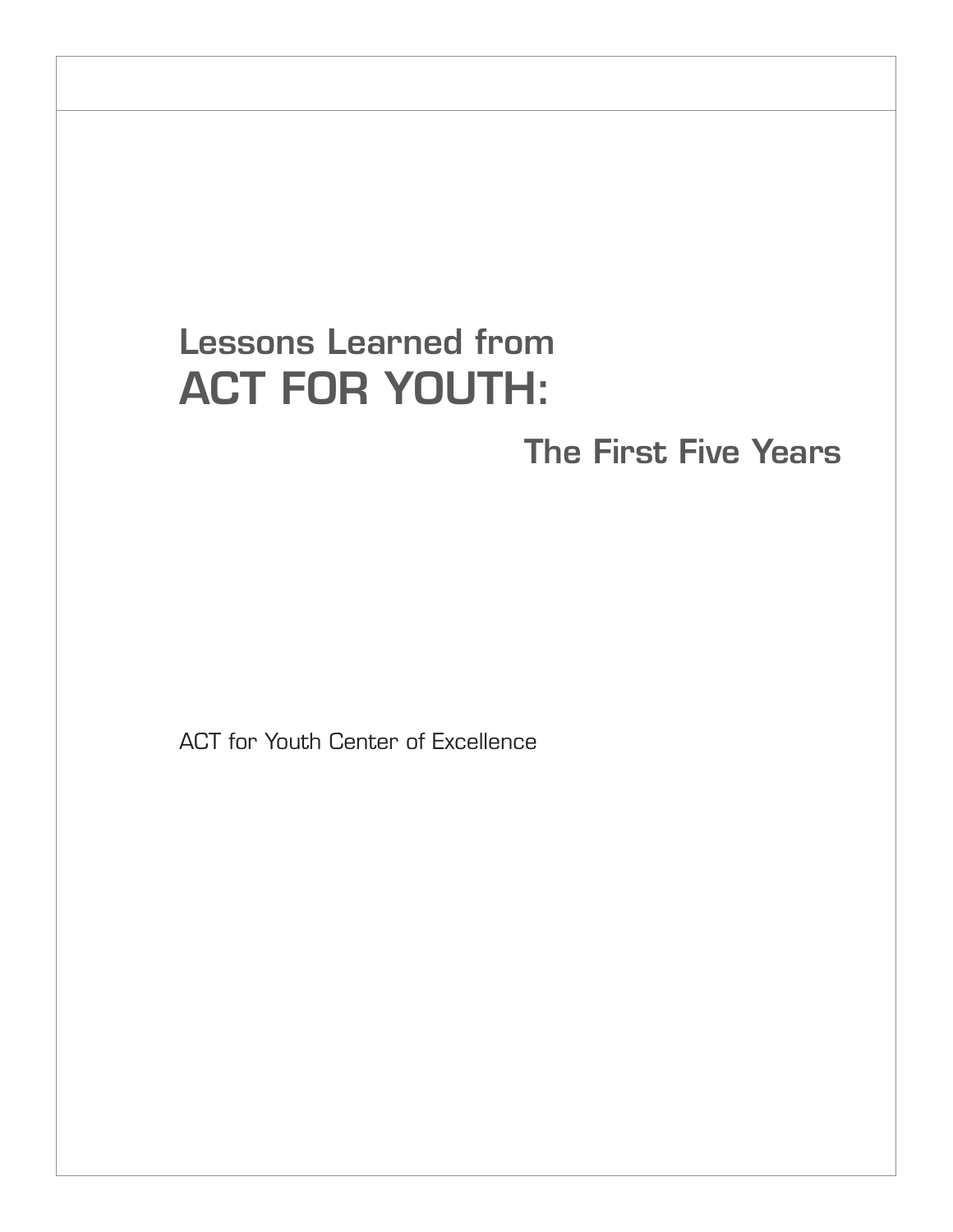### ACT for Youth

The health of our youth mirrors and directly impacts the health of our country.

Today's youth are tomorrow's workforce, parents, and leaders.

The future of youth is shaped by the opportunities we create for them today.

IN 2000, THE NEW YORK STATE DEPART-MENT OF HEALTH launched an innovative and ambitious youth development initiative. Called Assets Coming Together (ACT) for Youth, the initiative seeks fundamental changes in the ways communities connect with children and adolescents. ACT for Youth supports young people by transforming the contexts in which they live, fostering health and well-being through community-level collaboration and a profound shift in the way young people are viewed by adults.

Findings drawn from the first five years of the ACT for Youth initiative endorse the promise of the youth development movement, and offer a new framework for creating long-term, systemic change.

*ACT for Youth supports young people by transforming the contexts in which they live.*

#### Community Partnerships and Centers of Excellence

In the first iteration of the initiative, the Department of Health selected eleven grantees to form cross-sector community development partnerships (CDP) for youth development. The CDPs included the Bronx, Brooklyn, Yonkers, the Capital District (Albany, Rensselaer, and Schenectady counties), and Columbia, Greene, Onondaga, Otsego, Cattaraugus, Jefferson, and Erie counties. Each CDP started with a lead agency selected to launch the partnership, and with the support of a full-time coordinator. The work of the eleven CDPs focused on the achievement of five outcomes:

- 1. *Build and maintain the community development partnership:* reach out to different sectors of the community, improve communication and collaboration among partners, and involve all CDP partners in decision making.
- 2. *Increase services, opportunities, and supports for young people:* open new opportunities for young people in family, school, and community contexts; initiate or strengthen support services; and create or enhance activities promoting positive youth outcomes.
- 3. *Increase youth engagement:* offer new opportunities for young people to contribute to their community, including community service, advocacy, and leadership.
- 4. *Create organizational change:* work with community organizations to promote changes that reflect youth development principles, including changes in organizational structures, philosophy, tools, and physical environments.
- 5. *Instill community policy change:* establish policy changes that incorporate youth development principles in community institutions such as schools and local government.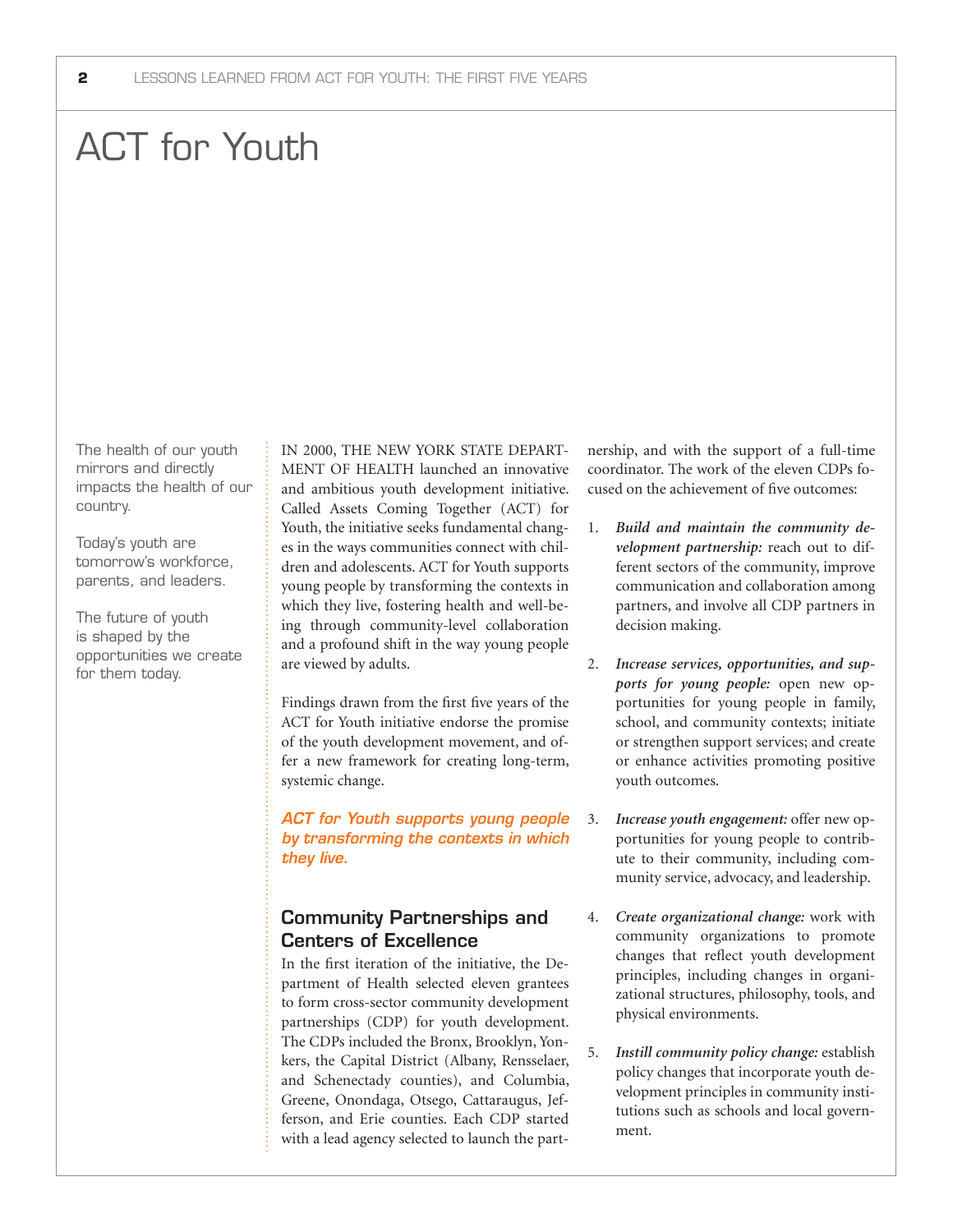To support this large-scale initiative, two Centers of Excellence provided training, technical assistance, and evaluation support. In the Downstate region, the Center of Excellence was administered by the Mount Sinai Adolescent Health Center. The Upstate region was led by a collaboration among Cornell University's Family Life Development Center, the University of Rochester Division of Adolescent Medicine, and the New York State Center for School Safety.

#### Evaluation

The five-year evaluation plan sought to determine whether and how CDPs achieved ACT outcomes, and to illuminate changes in the ways communities worked together to serve and include youth. The Centers of Excellence staff designed a set of standardized tools and collected data from the partnerships to track the initiative as it unfolded in each CDP (process monitoring), determine the extent to which the CDPs were organized as intended (process evaluation), and determine if crosssector, community-wide adoption of youth development principles was accomplished (outcome monitoring).

The evaluation utilized multiple data sources, methods, and analytical strategies to address central questions associated with each of the five outcome areas. Data collection tools and approaches included quantitative and qualitative methods, and gathered information from a broad number of key stakeholders and constituents. Data sources included: CDP Quarterly Reports, CDP Annual Reports, Upstate Needs Assessments, CDP Partnership Surveys, CDP Case Studies, Youth Focus Groups, and an Exemplar Study.<sup>1</sup>

By using multiple data collection tools and methods and diversifying the respondent base, evaluators documented patterns and identified trends emerging across the CDPs, including progress in each outcome area and lessons for future efforts.

*1 Further information about these studies is available from the ACT for Youth Center of Excellence, act4youth@cornell.edu.*

#### What Is Positive Youth Development?

For ACT, positive youth development is not a program but a philosophy that guides communities in the way they organize programs, opportunities, and supports so that young people can develop to their full potential. Communities that adopt a youth development approach emphasize:

- Positive youth outcomes: rather than focusing solely on reducing negative outcomes, communities prepare their young people for adulthood by helping them build the competencies and values they need to become healthy and productive adults.
- Youth Voice: youth are active and equitable partners in youth development initiatives.
- Strategies to involve all youth, not just "high-risk" or "gifted" youth.
- Community involvement: all sectors have a role to play in making the community a great place to grow up.
- Collaboration: community organizations and institutions, youth, and parents work together toward common goals – and sometimes are required to work in new ways.
- Long-term commitment: communities provide the ongoing, developmentally appropriate support young people need over the first 20 years of their lives.

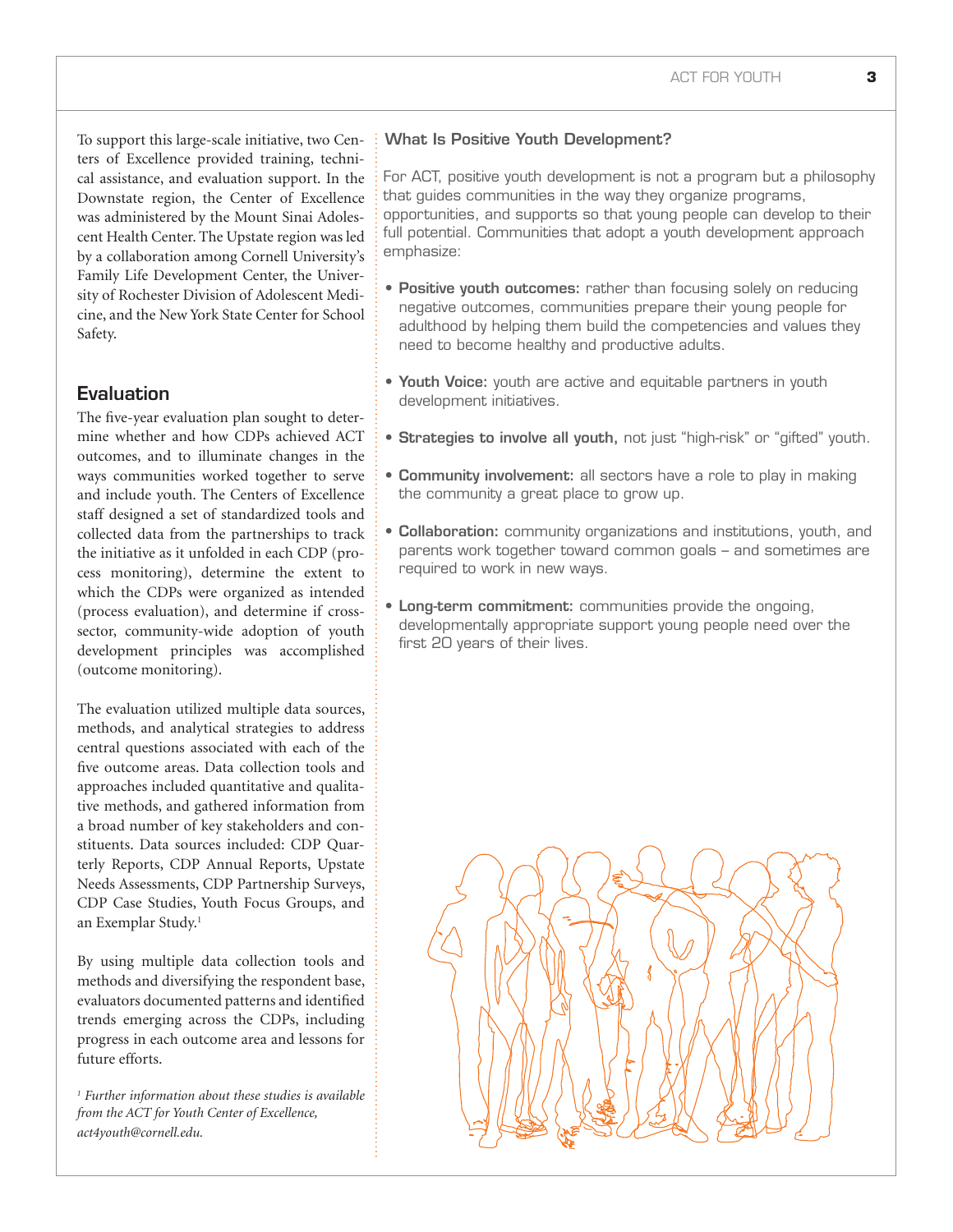## Findings and Recommendations

#### Collaboration means willingness and ability to…

- Trust!
- Set past conflict or competition aside for the collective mission.
- Resolve turf issues.
- Share time and other resources.
- Actively facilitate access to key stakeholders and networks.

#### Outcome One: Build and Maintain the Community **Development** Partnership (CDP)

Developing and maintaining partnerships within each ACT site over the course of the initiative was a central objective. To do this, CDPs needed to identify, recruit, and involve key stakeholder agencies and individuals from across their communities. Community partnerships are dynamic and often difficult to sustain over time. Because of this, crafting a mission, establishing core objectives, and keeping up momentum became critical tasks for CDP leaders. CDPs also needed to identify and leverage community resources while simultaneously working around community limitations.

#### Key Findings and Lessons Learned

To create and sustain their partnerships, the most successful CDPs implemented these practices:

1. *Build on existing collaborations.* Partnerships that grow out of existing coalitions have a head start. Begin by integrating youth development principles into the existing partnership's mission and vision, developing a sense of group ownership before community work starts in earnest.

- 2. *Draw a diverse array of youth-serving* organizations into the partnership from a very early stage in the initiative. Success in this area leads to new training opportunities, shared resources, improved service delivery, and collaborative funding opportunities.
- 3. *Seek cross-sector involvement.* Building a capable, collaborative partnership depends in part on participation from many different community sectors. CDPs learned that it takes new and different ways to engage non-traditional partners such as parents, faith communities, businesses, and informal community groups. Community political figures such as the town supervisor, county executive, or county legislators are particularly valuable allies in spearheading organizational and community policy changes regarding youth.
- 4. *Engage youth as core partners.* Youth involvement at the partnership level emerged as one of the biggest challenges for most ACT for Youth sites. Young people were seen as active program participants, but not as CDP members. However, youth involvement did evolve over time. Initial goals to recruit young people directly to boards grew into efforts to engage young people in decision-making roles on a variety of levels (see outcome three).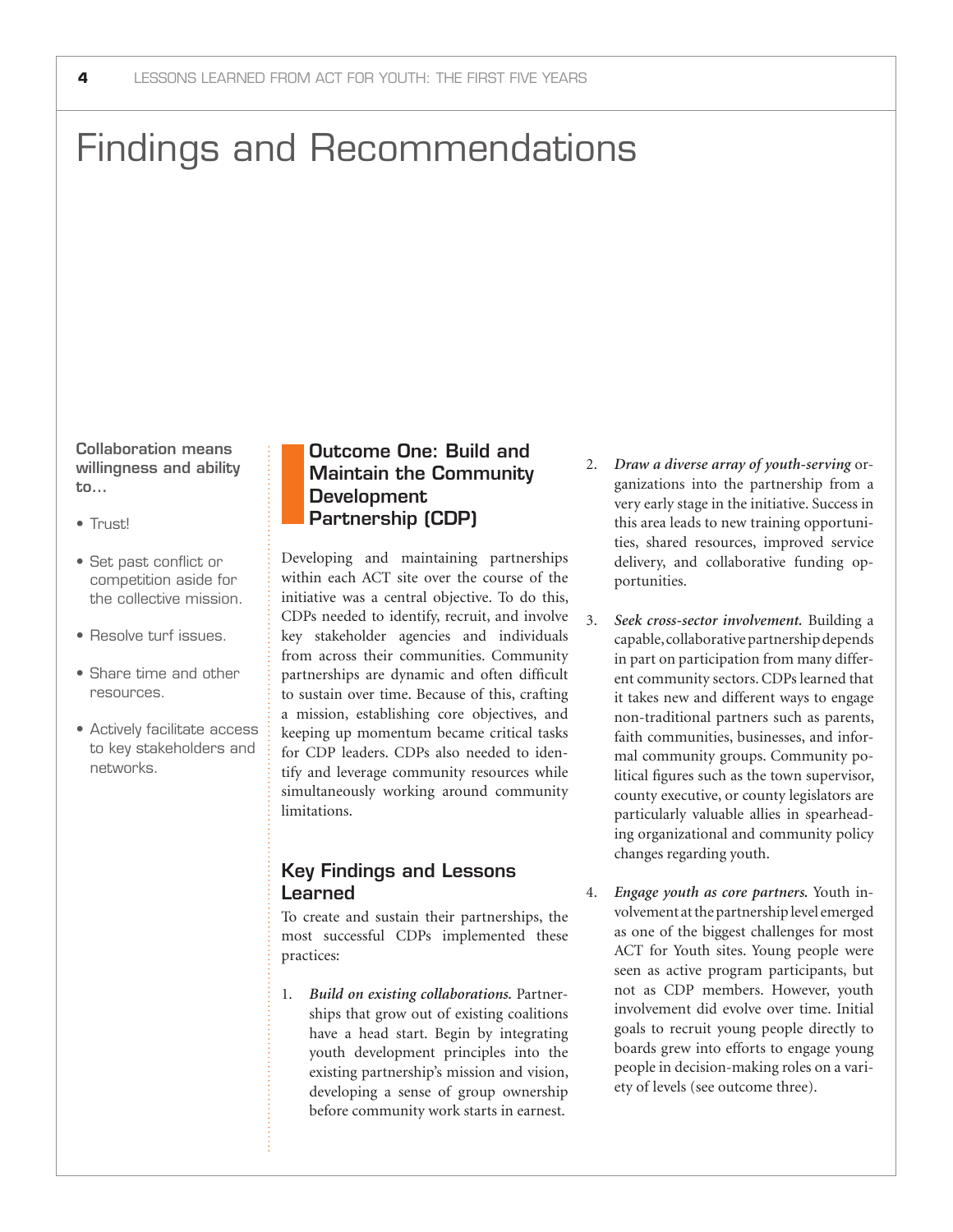- 5. *Develop early, strong, and cohesive relationships.* ACT partnerships that collaborated well from the beginning typically continued to function effectively throughout the initiative, while those with little early detectible partnership development did not tend to grow in later years. CDPs bound together only by contractual agreements did not work together effectively. Contractual partners did not as a rule develop the commitment or motivation to pursue partnership goals; instead of freely sharing information and resources they limited themselves to delivering the contracted service. In successful CDPs, partners were perceived as equals and both contributed to and received benefits from the collaboration. Continuity and consistency of members within the partnership also contributed to success.
- 6. *Create a clear internal structure together.* Once a partnership comes together, group expectations, structures, and processes should be developed. Clearly defining roles, responsibilities, and expectations from the start is instrumental to success, and effective communication is essential. Conflict should be expected, acknowledged, and dealt with swiftly and effectively.

#### *Clearly define roles, responsibilities, and expectations from the start.*

- 7. *Develop a cohesive community-level model.* Partnerships that are able to collectively endorse and use a cohesive communitylevel youth development framework and language, such as the Search Institute or Communities That Care models, are more likely to achieve their objectives.
- 8. *Support and strengthen the leadership of the partnership.* Strong, effective lead agencies and partnership coordinators benefit all objectives, particularly community policy change (outcome five).
	- *Lead with a well-positioned, respected,*

*experienced agency.* When the lead agency lacked the credibility, interest, or leadership skills to manage the initiative, the initiative faltered. Partnerships benefit from lead agencies with a track record of successful strategic planning, organizational development, and collaboration, as well as the ability to leverage resources.

- *Engage high-level community leaders in the earliest stages of planning and implementation.* Community leaders bring organizations and community groups into the youth development initiative, and are able to advocate for its mission effectively.
- *Identify and support a consistent, effective, experienced coordinator.* Stable, enthusiastic, and charismatic leaders are difficult to come by, but are those best suited for the role. ACT coordinators were most effective when they were able to share a clear vision of youth development, had a history of mutually satisfying relationships with youth, relied on existing networks and coalitions in the community, and possessed strong group facilitation skills.
- 9. *Define, refine, and continue to revisit the partnership's vision.* CDPs that identified and reflected on their vision and mission, taking steps to ensure that their activities reflected this purpose, were more likely to succeed. Each partnership defined and infused youth development within the community in their own way, but it was essential that there be an internally consistent vision that members endorsed and conveyed to the larger community. Shared vision held the partnership together – and was cited by participants as an important benefit.

#### n n n n n n n n n n n n n n n n n n n n n n n *The Greene County ACT for Youth CDP was structured using four interrelated work commit-*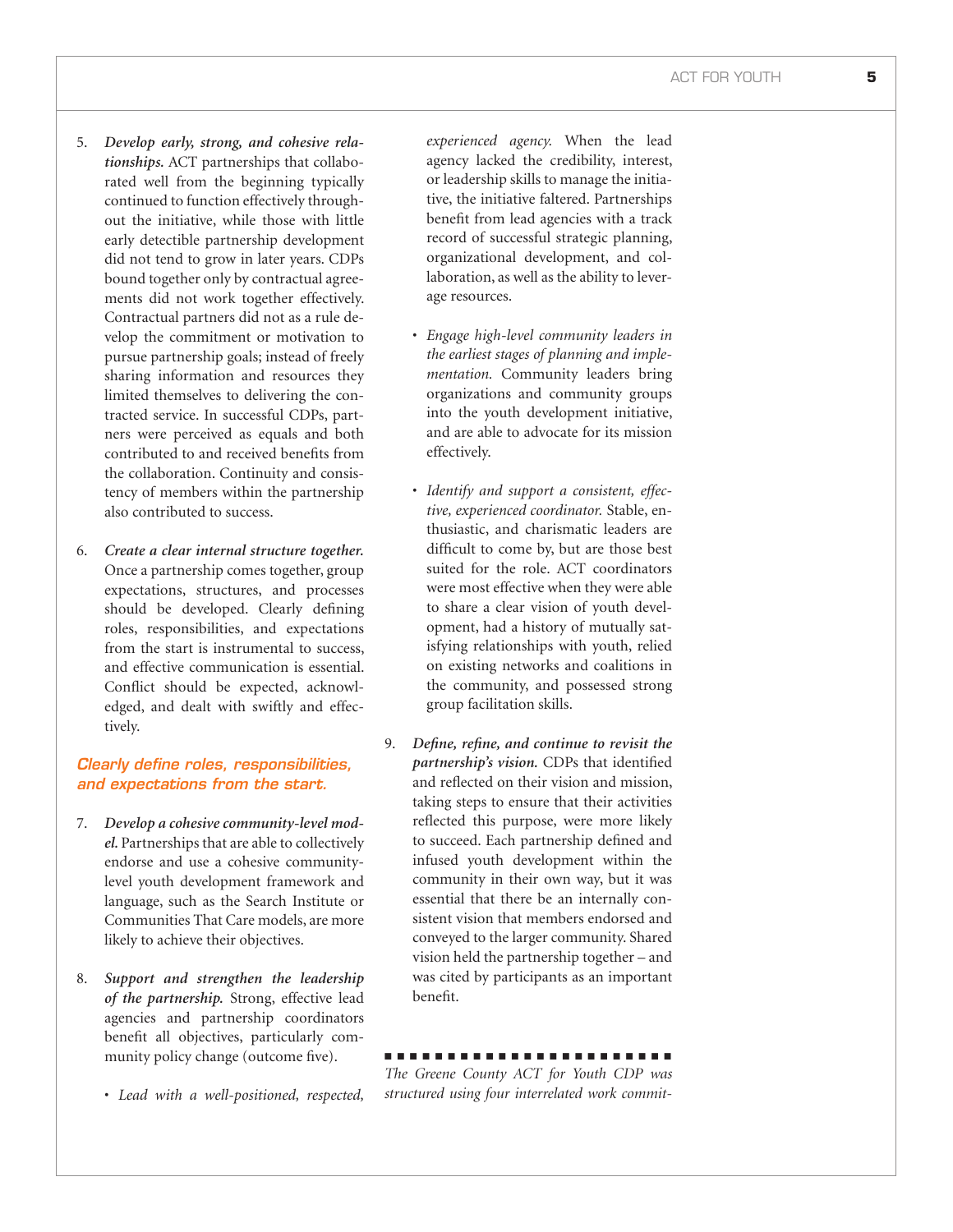#### SOS Framework:

- Services are actions done *for* young people to meet basic health and instructional needs, and to provide stability.
- Opportunities are actions done *by* young people in their family, at school, and in the community to explore and experience new roles, skills, and responsibilities.
- Supports are activities done *with* young people to facilitate access to relationships and resources that are essential in creating a positive climate for development.

*tees. The Executive Steering Committee, which was the lead decision-making body, included members from the Department of Social Services, Sheriff's Department, Public Health/Family Planning, and the local community college. The remaining three committees included the Operations and Quality Assurance committees and the Resource Task Force. This foundation enabled the partnership to remain strong even when key actors moved on.* 

*The CDP also depended on the active engagement of diverse member agencies. At most partnership meetings, one could find county agency leaders, program coordinators, police officers, school administrators, clergy, and Elk Lodge members sitting around a table discussing their experiences with the partnership, sharing success stories, and strategizing for the future. This CDP's genuine commitment to community-wide partnership, coupled with a commitment to increasing services, opportunities, and supports for youth, made it particularly effective.*

n n n n n n n n n n n n n n n n n n n n n n n

#### Outcome Two: Increase Services, Opportunities, and Supports (SOS)

The SOS framework pioneered by Karen Pittman offers a matrix through which an optimal environment for youth can be nurtured. According to Pittman, pathways to fulfillment are created when young people receive basic services, engage in challenging and rewarding opportunities, and collaborate with adults to create and connect to the supports (relationships and resources) they need to grow.

Many ACT for Youth communities concentrated early efforts on this goal, perhaps because providing services and programs is familiar territory. CDPs were expected to couple their efforts on this outcome with their efforts to increase youth engagement. In general, activities here benefited all other outcomes in that they helped:

- Bring partners to the table by establishing common interests (outcome one).
- Lay the foundation for increased youth engagement (outcome three).
- Promote organizational changes to incorporate a youth development approach (outcome four).
- Open the door to community policy change (outcome five).

CDPs used direct and indirect approaches to achieve success. Direct strategies and activities included creation or enhancement of programs for and by youth, as well as outreach to more diverse audiences. Those using the direct approach anticipated that success at the ground level would filter up into organizations and impact community attitudes.

Indirect strategies and activities sought to affect service delivery and program infrastructure on a broad scale. Rather than address services, opportunities, and supports directly through programming, indirect efforts focused on identifying underutilized community resources such as informal community groups, businesses, and faith communities, and on providing youth development education. By educating service providers and the larger community about positive youth development, these CDPs aimed to create opportunities and supports through enduring systemic and environmental change.

#### Key Findings and Lessons Learned

The diverse efforts of CDPs to increase services, opportunities, and supports for youth in their communities yielded important lessons that can be instructive for future youth development initiatives:

1. *Redefined terms like services, opportunities, and supports need to be taught, reinforced, and adopted early on.* Virtually every CDP operationalized these terms in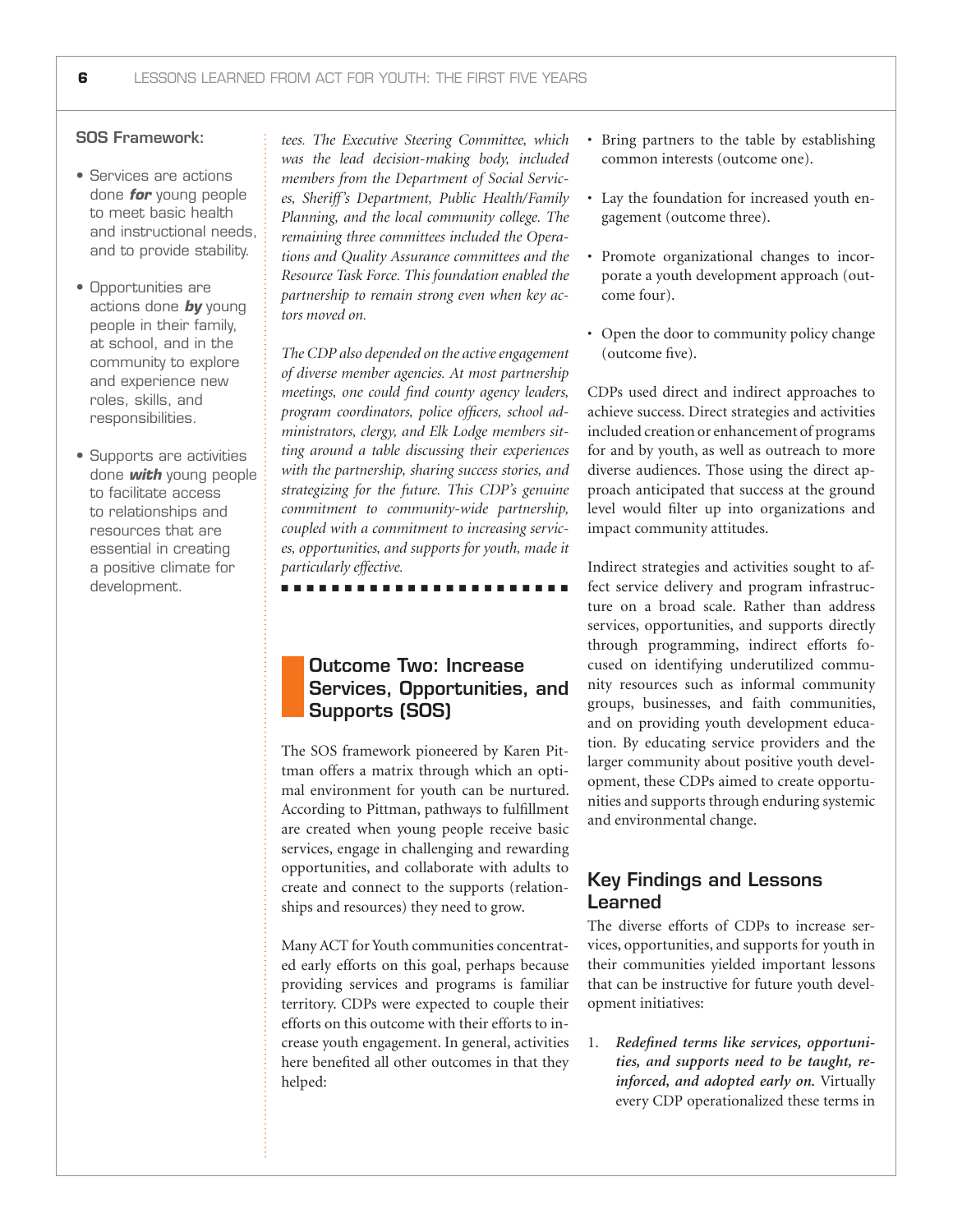different ways. For the purposes of measurement and uniformity, early efforts to build a collective working definition is critical. Community education is vital; only educated stakeholders who clearly understand youth development principles can drive the effort toward long-term systemic change.

- 2. *Strong youth-adult partnerships are an essential mechanism for opportunities and supports.* Programs and services are more innovative, authentic, and engaging when they are planned collaboratively with youth rather than by adults alone.
- 3. *Youth development programming must be tailored to specific local contexts.* ACT for Youth communities reflect New York State's urban, rural, ethnic, and socioeconomic diversity. Having a diverse and representative partnership able to tailor activities to local needs was critical to success.
- 4. *Unrestricted funds are an asset.* A key element that is unique to ACT for Youth, and proved to be a useful and exciting aid to the work of CDPs, was that ACT for Youth funds were not restricted to specific high-risk segments of the youth population. This gave CDPs the freedom to bring diverse groups of young people together, avoiding the stigma that often accompanies participation in programs targeted to high-risk youth.
- 5. *Direct and indirect approaches leave different legacies in the CDP communities.*  While all CDPs used a mixture of direct and indirect methods, the majority of CDPs concentrated their efforts on direct approaches that had a more immediate impact on the lives of youth in their communities. Those efforts often helped CDPs gain momentum and attract positive attention early on, which became useful when more diverse strategies were employed. The CDPs that emphasized indirect approaches took longer to build and demonstrate results. However, by the

fourth year of the initiative, those CDPs that had put their efforts toward the indirect goals of influencing service delivery and infrastructure demonstrated marked stability and influence across their communities.

n n n n n n n n n n n n n n n n n n n n n n n *Kan Cobra, a Brooklyn CDP partner agency offering martial arts training, opened savings accounts for all youth participants. The program director instituted this policy to help kids think about the way they spend their money and to stress the importance of saving and investment. One partner commented, "It's so important for these kids to begin to focus on their future. Often you'll hear them say that they don't think they are going to be around in 10 years." Each month, the program director deposits ten percent of the revenue she receives from each participant's fees into his or her savings account. Young people learn to manage their own finances through the support of adult leaders. Participants have used the money to attend tournaments and field trips.*

#### Outcome Three: Increase Youth Engagement

n n n n n n n n n n n n n n n n n n n n n n n

Youth engagement, voice, participation, and empowerment are terms used, often interchangeably, to point to fundamental principles of the positive youth development movement: that young people should be active agents in their own developmental process, and that youth should be viewed as resources and assets to be nurtured, not problems to be fixed.

*ACT communities also found that meaningful youth engagement is fulfilling. When young people experience being heard and taken seriously, they feel empowered to believe in themselves.*

Increasing youth engagement at the community level is a challenging venture, and CDPs

#### **Youth Engagement happens when…**

- Organizations make a commitment to youth participation, creating meaningful opportunities and supportive structures.
- Activities and services provided for youth are universally accessible.
- Adults recognize and respond to the logistics, location, environment, and time challenges youth engagement entails.
- Adult staff are genuinely excited about working with youth.
- Youth and adults are prepared to work together.
- Youth lead; adults provide guidance and support.
- Appropriate structures are in place for recruiting, preparing, and retaining youth.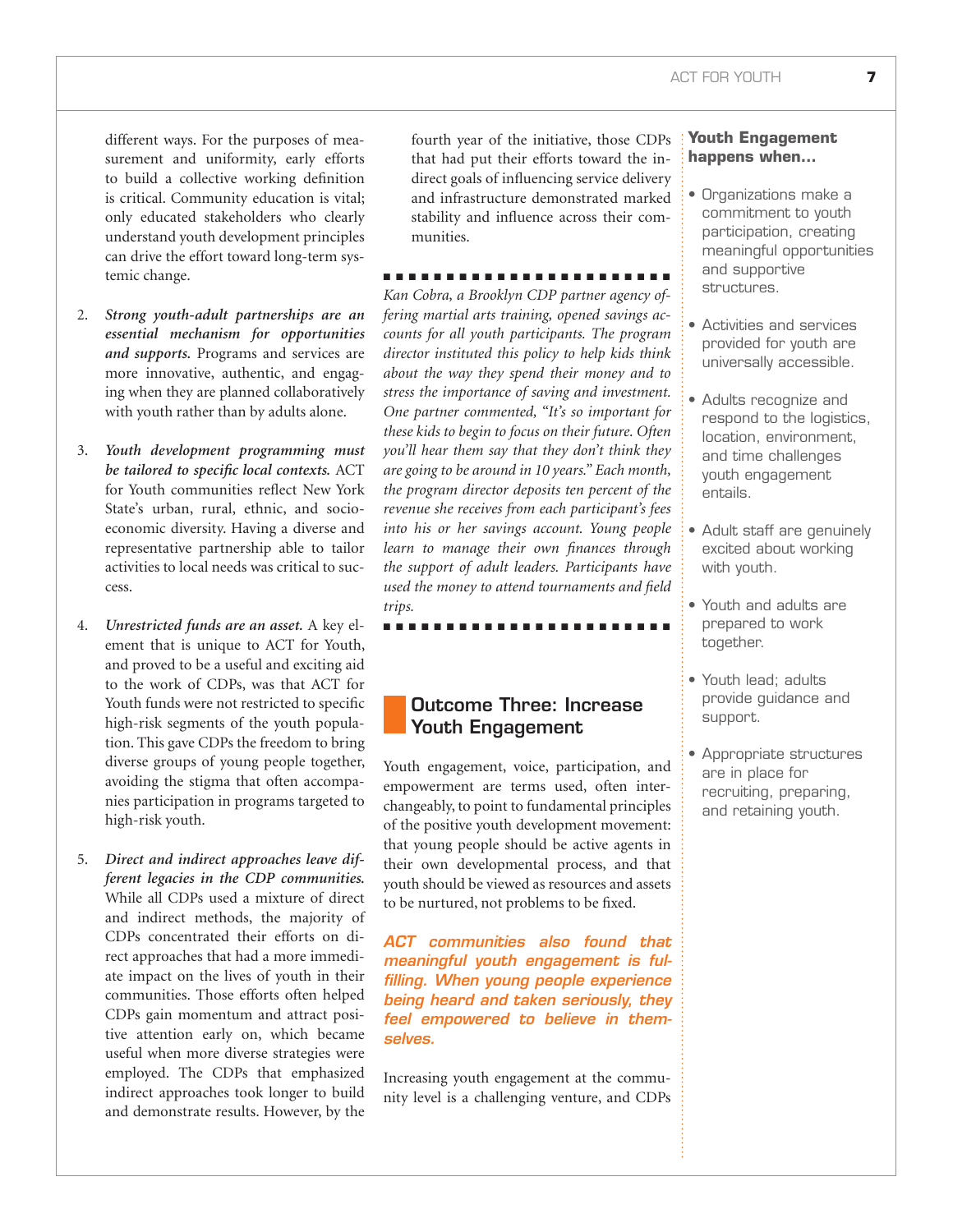#### Forms of Youth Engagement

Rather than making youth representation on a board of directors the first or only step toward youth engagement, consider a range of opportunities for young people to exert influence:

- **• Initiative partners:** Youth serve as recognized and valued partners in the CDP.
- **Community board and committees:** Youth serve as members of boards and committees for community institutions or agencies.
- **Advisory councils:** Youth operate or serve on advisory bodies responsible for providing input into project or agency governance.
- **Philanthropy:** Youth make funding decisions.
- **Program development and planning:** Youth research, plan, and develop programs, events, and other projects.
- **Evaluation:** Youth conduct research used for quality improvement.
- **Education, public policy, and advocacy:** Youth work to inform and advocate for system and social change.
- **Service learning:** Youth learn and grow by contributing to the community.

found this objective demanding, especially in the early stages of the initiative. Many communities struggled not only to create new roles for young people, but also to sustain that involvement over time. Barriers such as transportation, coordinating adult and youth schedules, and overall preparedness (for youth, adults, and organizations) were only a few of the difficulties faced.

But ACT communities also found that meaningful youth engagement is fulfilling. When young people experience being heard and taken seriously, they feel empowered to believe in themselves, gaining a sense of new possibility. Many youth acquired specific skills in writing, public speaking, decision making, and collaboration. Several reported that the experience would better prepare them for college and potentially influence their career decisions. Youth participants consistently cited four main benefits of meaningful youth engagement:

- Acquisition of leadership skills.
- Opportunities to voice their opinions and ideas.
- Exposure to diverse individuals, ideas, and perspectives.
- An enhanced sense of personal power.

The experience can be equally fulfilling for adults. Young people offer energy, new ways of thinking, insights, ideas, and enthusiasm. As one ACT for Youth coordinator wrote:

*I think the thing that I will take away from my experience in working with this group in particular is the enthusiasm of young people. Their wisdom. Because in some ways they're more perceptive than adults could ever be. And also just the memory of watching this group grow and mature, and having had the opportunity to be a part of their lives. I'm not suggesting that [our program] is a huge part, but it's neat to watch the group grow and evolve and see them take on new responsibilities and new challenges and come up with amazing ideas and insights.*

#### Key Findings and Lessons Learned

Each CDP approached the task of increasing youth engagement in a creative way. However, certain lessons can be drawn from their collective experience:

- 1. *Offer a variety of opportunities for meaningful youth engagement.* In the SOS trilogy of services, opportunities, and supports previously described, opportunities are vehicles for youth engagement; youth are active players rather than passive recipients of information or services. Opportunities offer youth the chance to practice and expand on what they know through meaningful work, service, or advanced learning. Young people will choose levels of involvement that match their skills, interests, and situations, moving into different roles as their abilities evolve.
- 2. *Make activities and services for youth universally accessible.* Targeting to specific "at-risk" or "high-risk" groups leads to stigma and decreased youth engagement. One CDP used language of universal, non-targeted services for all activities, services, and programs run by ACT for Youth. They attributed their success in youth engagement directly to the fact that no one would be turned away, no labels were attached to participation, and programs were not offered as part of a service package; rather, they were framed as an exciting set of opportunities for young people to get involved in the community.
- 3. *Recognize that logistics, location, environment, and time will always play a key role in establishing youth voice.* Adults need to be flexible in order to accommodate young people who wish to attend meetings. Meetings should be held at times that allow young people to participate. One CDP held meetings at school so that students active in the ACT for Youth advisory group in that district were able to attend.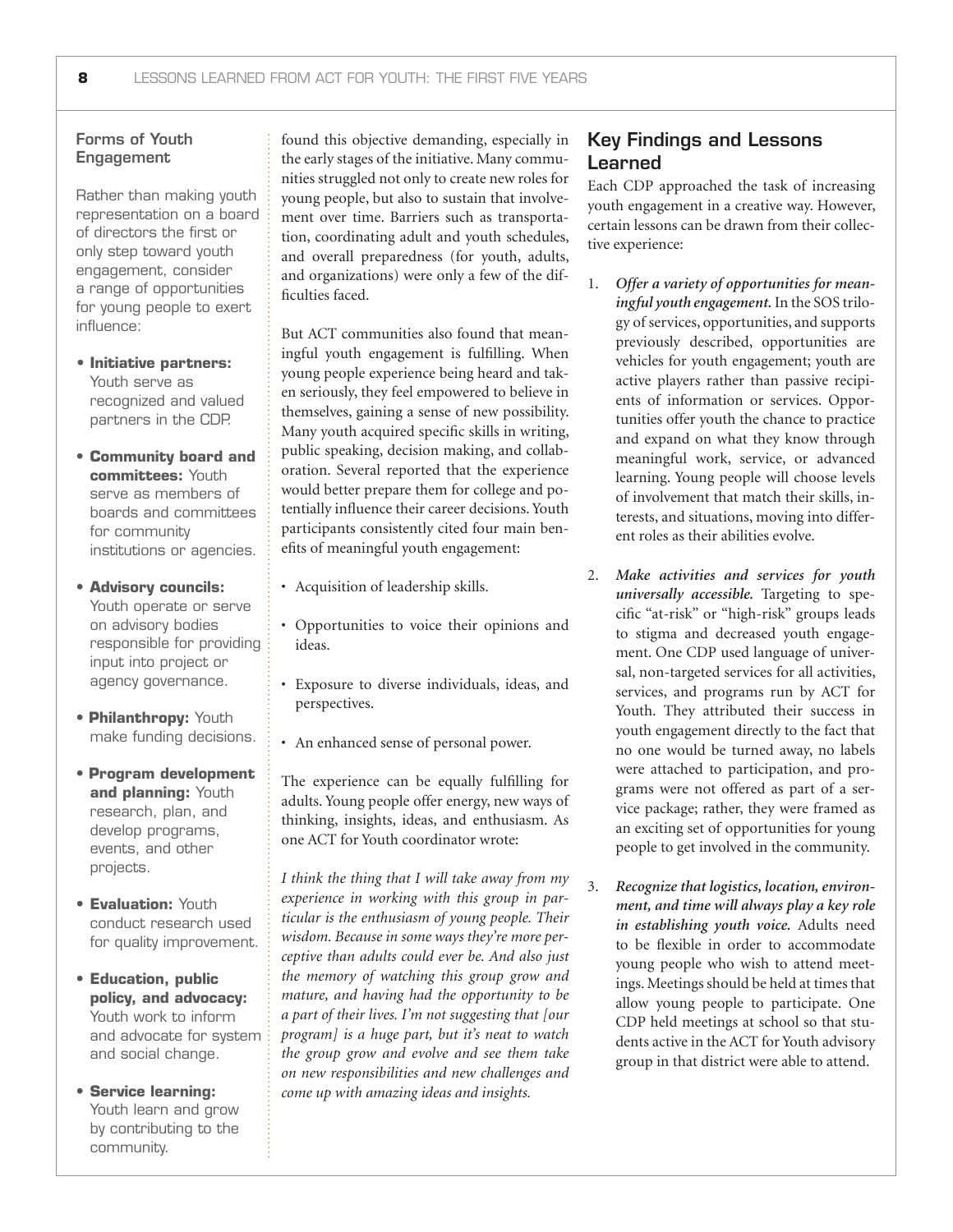- 4. *The right staff will make a critical difference.* Youth recognize when adults are being forced to take part in an activity. Energetic, passionate, and committed staff who are genuinely excited about working with youth are essential to success.
- 5. *Youth and adults need preparation for youth engagement.* Orientation, training, and ongoing support are necessary for all participants. Establishing a high degree of structure (for example, providing a manual with responsibilities and expectations outlined for both youth and adult partners) also facilitates success. Adults need to be oriented and trained to work with youth and to overcome preconceived notions they might have about young people. Team building and mechanisms for reflection will strengthen authentic youth-adult partnership.

*It's youth voice, it's not like youthslash-adults. We make the decisions and we get to decide what goes on. . . . We choose. It's really the youth speaking. It makes us feel more responsible, to know that we're actually, like, the voice for the whole youth. —ACT for Youth participant*

- 6. *Youth lead; adults provide guidance and support.* If youth have more say in the direction and operational maintenance of programs and activities, they will engage more deeply over a longer period of time. Adults who act as mentors facilitate youth leadership most effectively.
- 7. *Offer youth opportunities for upward mobility in an organization (for example, from participant to intern to staff).* Increasing levels of responsibility provide rewarding opportunities to serve while also furthering personal and leadership development. Youth who move through an organization in this way may also serve as role models and mentors for those with less experience.

8. *Celebrate the accomplishments of young people.* It is important to take the time to recognize young people for achieving their goals and for their involvement in the community. Highlighting youth accomplishments through media stories and award ceremonies broadcasts the message that young people are valuable contributors and community resources.

#### n n n n n n n n n n n n n n n n n n n n n n n

*In the Erie County CDP, several partners began new practices for involving youth as a result of the ACT for Youth Initiative. Four organizations engaged youth on their boards for the first time, the Erie County Youth Board now encourages youth to become voting members, and the Board of Education made a commitment to give youth a role at both the building and district level.*

n n n n n n n n n n n n n n n n n n n n n n n

#### Outcome Four: Create Organizational Change

ACT for Youth challenged community partnerships to intentionally integrate youth development theory into their organizations' normal way of doing business, requiring changes in organizational structures, philosophy, tools, and physical environments. This was one of the most difficult undertakings that CDPs confronted over the course of the initiative. Results emerged gradually, with measurable strides demonstrated by the fourth and fifth years.

Typically, CDPs sought to fulfill this goal through activities in several discrete areas: developing a common language across and within CDP member agencies, providing opportunities to engage staff in the initiative, establishing mechanisms for incorporating youth voice into organizational functioning, and conducting organizational assessment and action planning.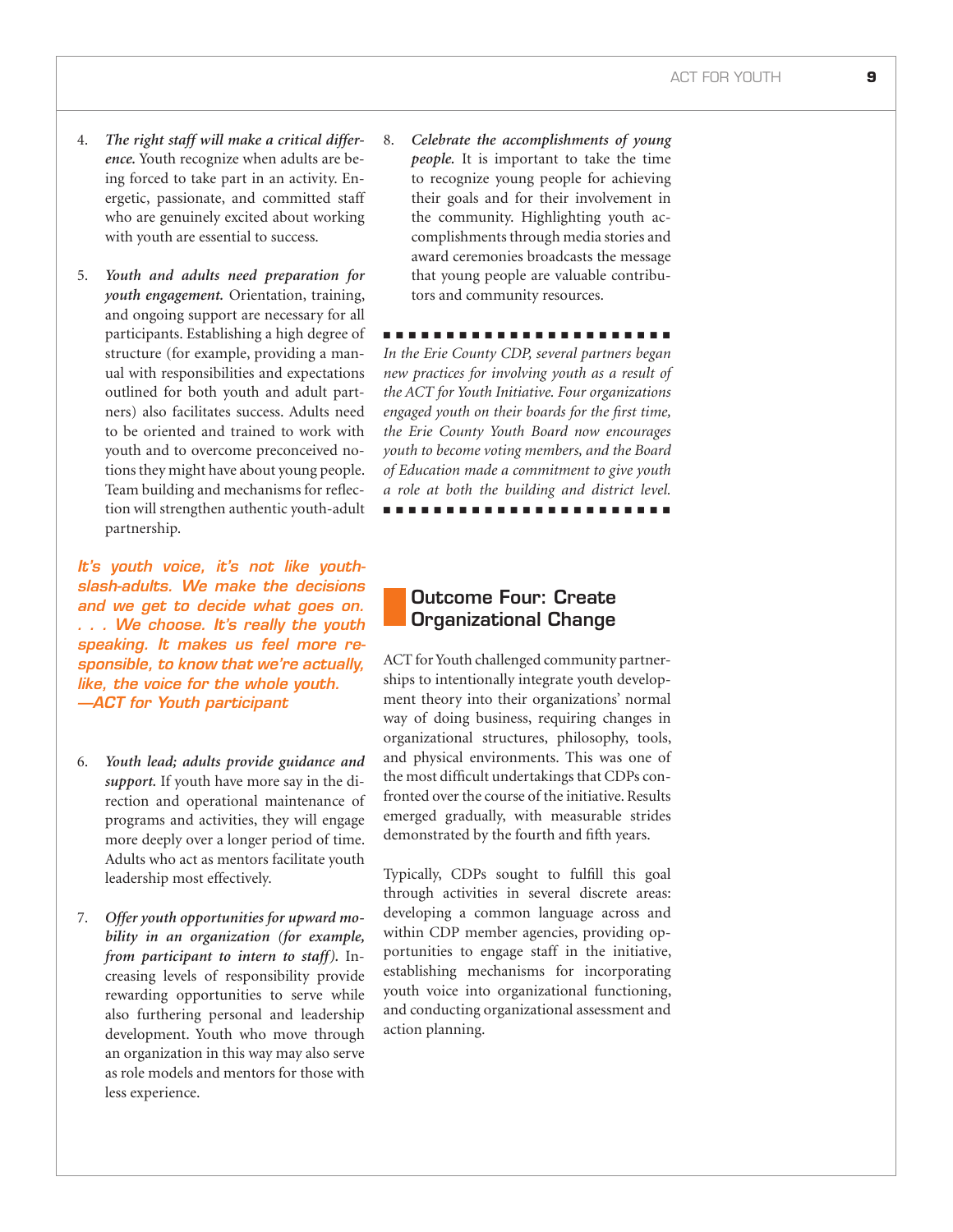#### Organizational Change happens when organizations…

- Agree upon and consistently use a common youth development language.
- Assess current practices, policies, and assumptions regarding youth.
- Articulate a clear vision and strategy for change, and share these ideas with all stakeholders.
- Build the necessary formal and informal infrastructure to support the infusion of youth development principles within the organization.
- Advocate for change in partner organizations.

#### Key Findings and Lessons Learned

Despite the demanding nature of this outcome, CDPs made evident progress toward incorporating youth development principles into their organizational systems. Several lessons can be drawn from their experience:

- 1. *Identify at the outset of the initiative that change at the organizational level is an intended outcome – and clarify what that change will look like.* The emphasis an individual CDP put on this objective was often determined during the initial planning stages. For some, institutional change was the primary objective of their involvement in ACT for Youth. The most sustainable CDPs focused on changing organizational assumptions, behaviors, and systems from an early point in the intiative.
- 2. *Build and use a common youth development language.* Although youth development frameworks share certain core components, such as youth voice and community change, there is little consistency in the way community groups talk about youth development. One of the first tasks for communities is to define youth development principles and delineate best practices for partner agencies.
- 3. *Provide a deep level of training and technical assistance both internally and externally.* To create and sustain organizational change, the day-to-day assumptions, behaviors, and processes that keep agencies running must alter. Many CDP members realized early on that encouraging (or in one case mandating) all in-house agency staff to be involved in youth development training increased the likelihood that organizational change would occur successfully. The ACT for Youth Centers of Excellence provided rich training and resources to the CDPs, and many CDPs in turn effected change across the wider community through youth development training. Many CDPs offered tailored trainings in youth voice and youth decision making to local school districts, government agen-

cies, and nonprofits. CDP members routinely commented that services and training provided through the ACT for Youth initiative helped participants see youth in a positive light, encouraging many providers to consider adopting similar goals for organizational change.

- 4. *Create an environment of commitment and trust.* Change is difficult for most people and cannot be successfully accomplished in an environment of confusion or mistrust. It is important for leaders to encourage clear, open, and ongoing dialogue about the purpose and impact of organizational changes, as well as new expectations of staff.
- 5. *Assess and adjust.* By providing comprehensive feedback about successes and challenges, formal self-reflection processes lead to practical improvements. The ACT Centers of Excellence provided CDPs with a variety of self-assessment tools for reviewing attitudes about youth and for discovering how successfully youth development principles were incorporated into practice at organizational, partnership, and community levels.

#### n n n n n n n n n n n n n n n n n n n n n n n

*As a result of their participation in the ACT for Youth partnership, the Jefferson County Office of Probation has made considerable changes to the way that correction officers approach their interactions with youth. The department no longer designs enforcement plans, but rather works one-on-one with young people, family courts, and parents to design treatment plans that address the individual assets and needs of each young person. The asset language has also been incorporated in the Youth Assessment Screening Instrument (YASI) that the Office of Probation uses to design individual treatment plans for youth offenders.* 

n n n n n n n n n n n n n n n n n n n n n n n

*As a supervisor with the Probation Family Court Unit, I felt that my officers needed to see the positive things that kids can do because we are rou-*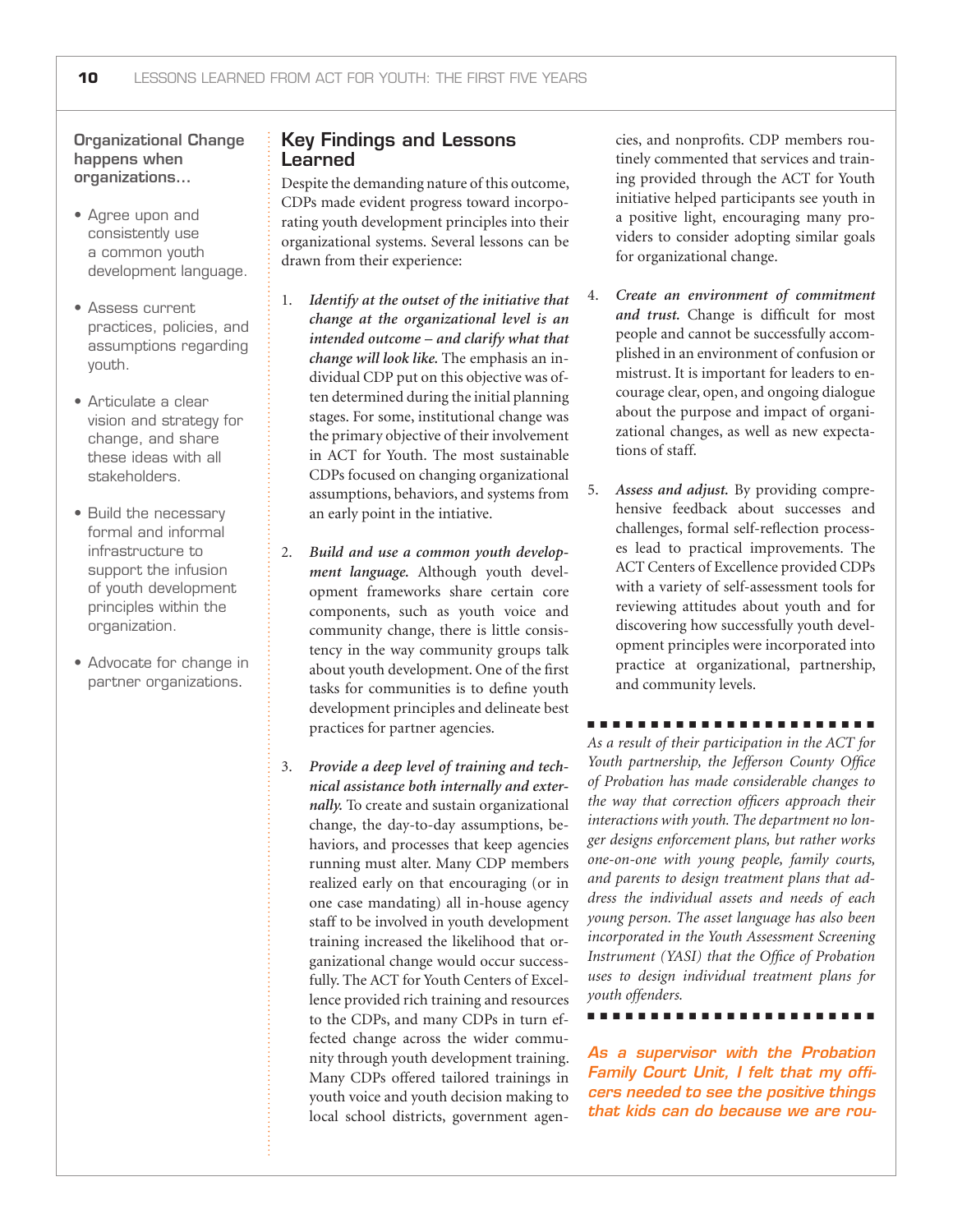*tinely exposed and have to address the negative issues. I wanted to be able to counteract the negative language that seems to creep into our day-to-day work with these kids. —ACT for Youth participant*

#### Outcome Five: Instill Community Policy Change

*The biggest change in our community is to even consider giving youth a voice.*

*—ACT for Youth participant*

One of the most distinguishing features of the ACT for Youth model is its focus on policy change at the community level. More than any other youth development initiative put forth in the past few years, ACT for Youth aimed to effect positive outcomes for youth by instituting policy changes reflecting youth development principles in schools and local government agencies. The ACT for Youth partnerships often served as the catalyst for community change, advancing new attitudes about youth, providing training, and influencing schools and government—all of which are necessary precursors to broad, community-level change.

*Fifteen to twenty years are typically required to institutionalize community change.*

#### Key Findings and Lessons Learned

The innovative work produced under the umbrella of this ambitious outcome yielded important lessons to inform future initiatives:

1. *Five years is a challenging time frame for CDPs to develop exemplary, sustainable policy change within their communities.*  At the outset of the ACT for Youth initiative, CDPs reported that an understanding of youth development was present in their communities, but few had the structures in place to move a youth development agenda forward within schools, local government, or even their own organizations. CDPs moved quite quickly to use their newly formed collaborations to enact a number of community policy changes. However, as one ACT participant put it, for most CDPs "the simple act of creating and sustaining a community-wide collaboration of partners that was focused on implementing youth development principles and practice was in itself the most profound community policy change." Establishing durable community-level change in attitudes and practices requires a long-term commitment of resources; research suggests that fifteen to twenty years are typically required to institutionalize community change.

- 2. *CDPs benefit from having a clear definition of community policy change and benchmarks in place for achieving that change.* Clearly defined, achievable steps that are established from the outset of the initiative help CDPs understand and plan for success in this outcome area.
- 3. *Capture information about community policy change through standardized data collection systems.* Ideally, a set of standardized data tools that include a mix of quantitative and qualitative information should be employed across each initiative site. High quality longitudinal data collection provides important information for future planning, and demonstrates the initiative's impact to funders and stakeholders.
- 4. *Promote the visibility of the youth development initiative.* Even the best leadership is not enough to accomplish the broad reach needed to bring about wide-scale community change. Success is more likely when high visibility is achieved through extensive outreach to nontraditional partners, including the media, and the youth development philosophy is endorsed by core community leaders.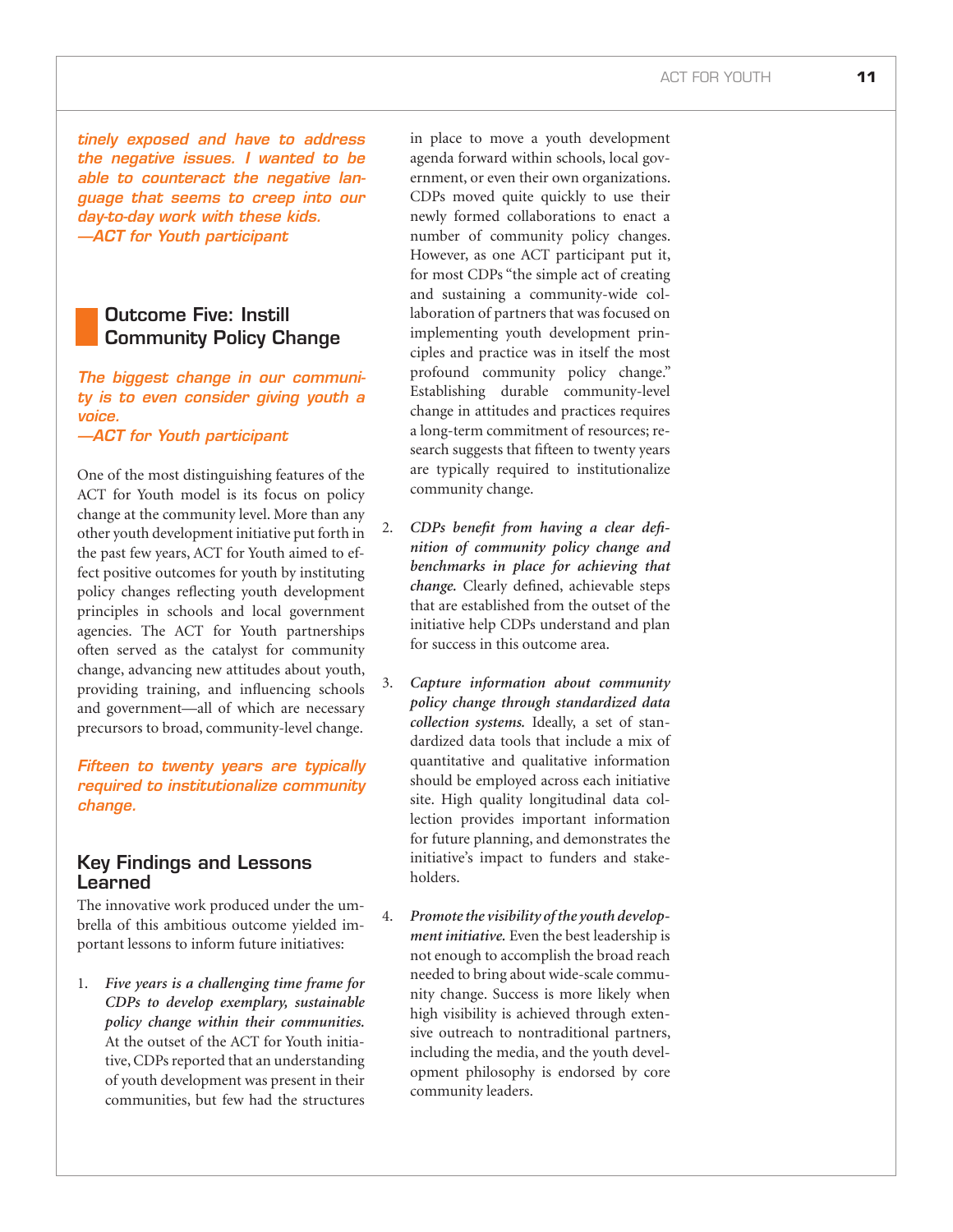- 5. *Involve schools and educators.* For many partnerships, success in creating community-level policy change came as a result of forming sustainable and trusting partnerships with local school districts. Districts offer opportunities for collecting information about youth assets, providing youth development training for educators, and creating connections between community members and the youth development initiative.
- 6. *Involve youth.* Without an active and vocal cadre of youth, sound community policy change will not occur. The active involvement of young people at all levels of the initiative is essential to maintain momentum and relevance.

n n n n n n n n n n n n n n n n n n n n n n n *The Erie County ACT for Youth initiative embraced the Search Institute's asset framework. Initially, the CDP set out to educate the youth*  *service and education communities about the developmental asset philosophy, using strategies from large-scale trainings to one-on-one outreach. Key government and school officials were instrumental in promoting the goal of transforming Erie County into an asset-building community.* 

*The next step was to involve the larger community in asset building. The partnership decided to use the Search survey, which provides a snapshot of how young people are doing in the community, as a mobilization tool. The partnership was able to enlist all school districts in the county to conduct the survey, reaching 50,000 eighth- and eleventh-grade students. Using a town meeting format, youth and adult teams presented the survey findings to school and community groups. As a result of this effort, new relationships have formed across community sectors, and concrete action plans have been developed and implemented.*

n n n n n n n n n n n n n n n n n n n n n n n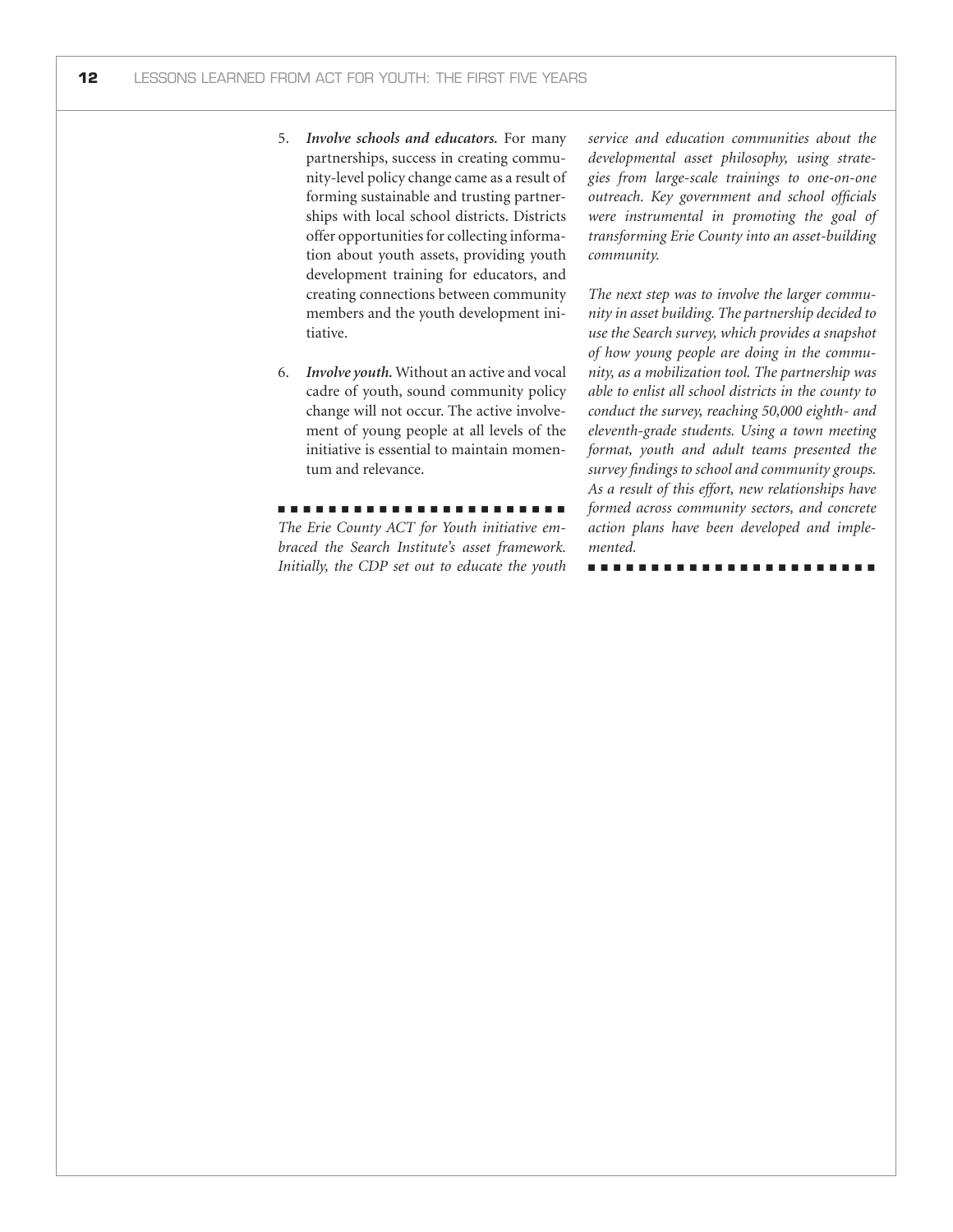# A Foundation for Long-Term Change

FIVE YEARS OF THE ACT FOR YOUTH INITIATIVE delivered a number of promising results for communities across New York State. The findings discussed throughout this report indicate that the ACT for Youth initiative made significant progress in building community capacity through cross-sector partnerships, and increased community attention on adolescent developmental needs and capacities. The infrastructure laid in many of the ACT for Youth communities during the first five years provides the basis for creating long-term changes in organizational and communitylevel policy and practice. Many of these changes altered the way key individuals and institutions regard and treat young people.

In sum, the ACT for Youth initiative achieved significant accomplishments:

- *Cross-agency and cross-sector partnerships did stimulate and promote community change.* The new and improved cross-sector community partnerships in place represent systems working together, many for the first time. These partnerships were the essential vehicle driving youth development practices and principles at the community level.
- *All communities strengthened and created services, opportunities, and supports that enable youth to transition to adulthood with increased competencies, confidence, and positive experiences.*
- *There was substantial progress on increasing authentic youth engagement efforts beyond token inclusion of young people.*
- *New relationships and positive strategies began to emerge with non-traditional partners such as schools, law enforcement, parents, and business.* Hard to reach constituencies such as education and justice have begun to come to the table to understand how environmental contexts affect positive youth development. There is still much room for improvement in engaging these constituencies, as well as involving parents and youth; however, ACT for Youth has begun to find common ground with these key stakeholder groups.

Will the ACT for Youth initiative succeed in reducing risk behavior and increasing positive outcomes for youth in ACT communities? Ultimately, answers to this question remain unclear. Not only is it very difficult to measurably alter community social, political, and economic topographies; accurately capturing the nature and extent of change is something not all scholars agree can be accurately accomplished. Nevertheless, although research on the long-term impact of

*Many of these changes altered the way key individuals and institutions regard and treat young people.*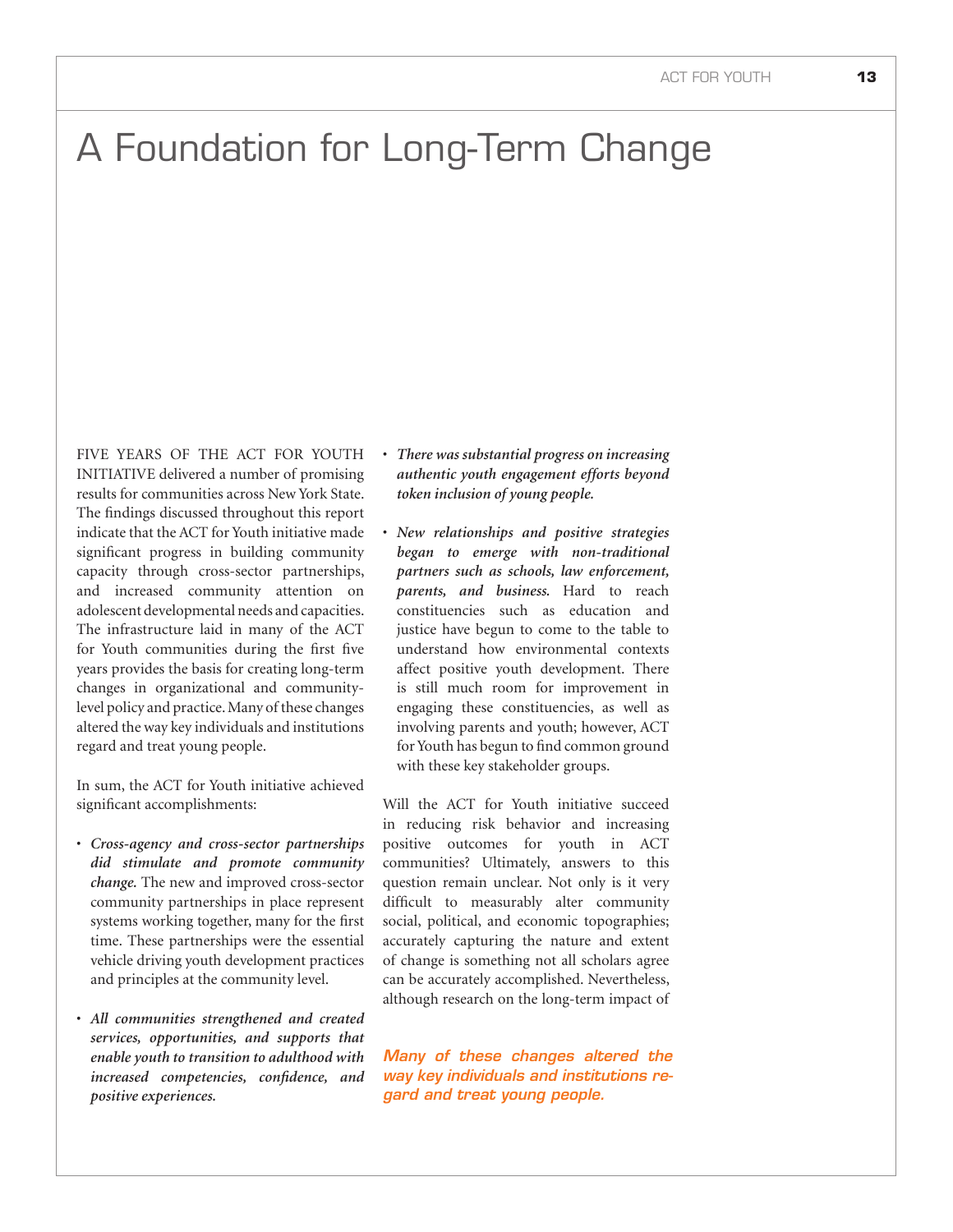community initiatives such as ACT for Youth is mixed, there is a small but growing body of research that provides compelling evidence that when communities nurture youth through supportive relationships with adults and peers, engage youth in challenging activities and learning experiences, and develop meaningful opportunities for involvement and membership, communities can expect to see dramatic improvements in developmental outcomes in late adolescence and early adulthood.

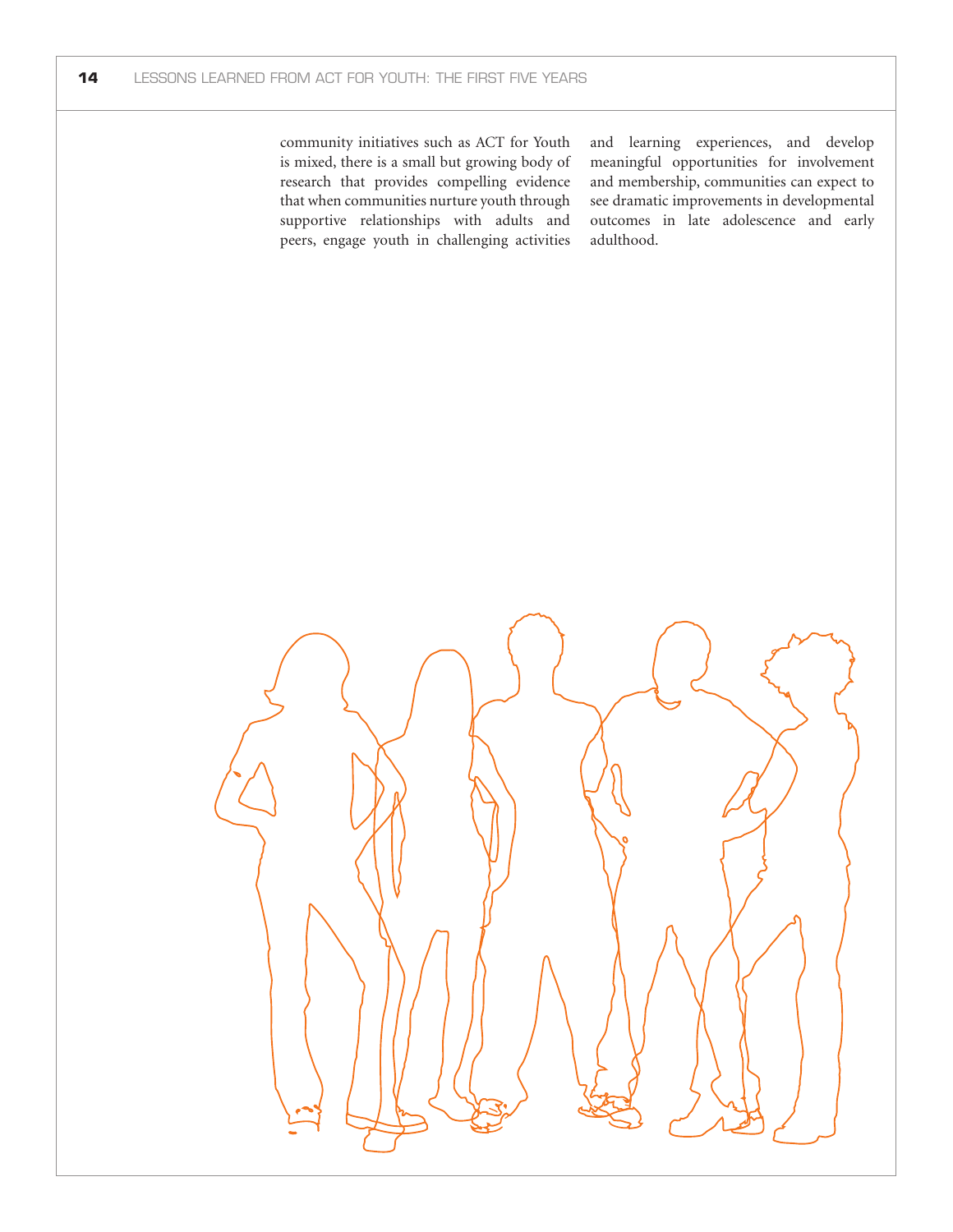# Beyond The First Five Years

THE SUCCESS OF THE FIRST ROUND of ACT for Youth partnerships led the New York State Department of Health to fund ACT II. For this second round, Collaborations for Community Change were funded in twelve communities, including continuation of two of the original CDPs. ACT sites are supported by one Center of Excellence, a partnership among Cornell University's Family Life Development Center, Cornell University Cooperative Extension of New York City, the University of Rochester Medical Center's Division of Adolescent Medicine, and the New York State Center for School Safety. The Center of Excellence also provides technical assistance to selected adolescent health programs funded by the New York State Department of Health.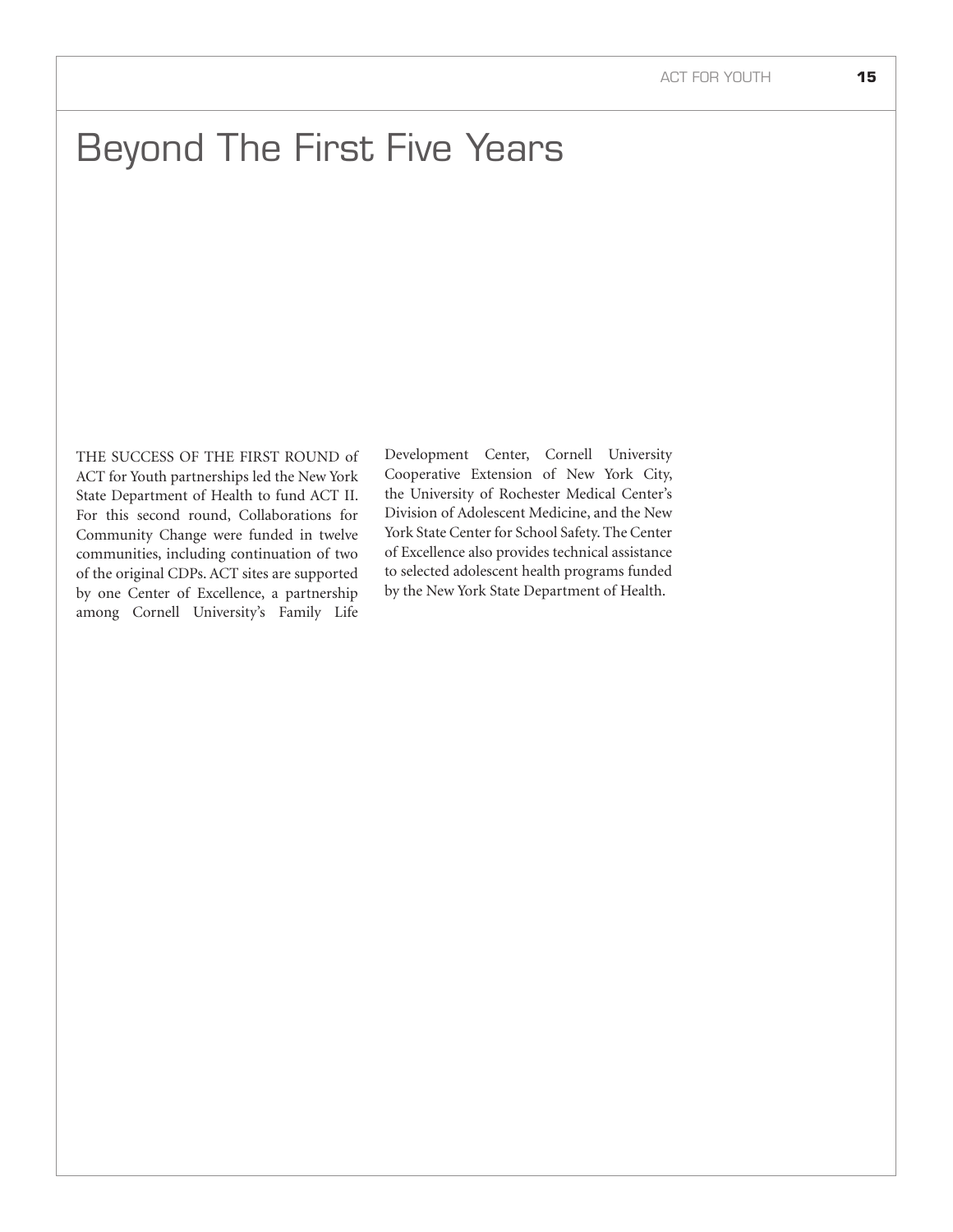### Resources for Further Study

FOR MORE INFORMATION ABOUT POSITIVE youth development and the ACT for Youth initiative, see:

- ACT for Youth Center of Excellence web site http://www.actforyouth.net/
- Journal of Public Health Management and Practice Supplement: Improving Public Health Through Youth Development *Journal of Public Health Management and Practice, 2006, November(Suppl)* http://www.health.state.ny.us/community/youth/development/journal\_supplement.htm



ACT for Youth Center of Excellence Family Life Development Center Cornell University, Beebe Hall Ithaca, NY 14853 607.255.7736 act4youth@cornell.edu www.actforyouth.net